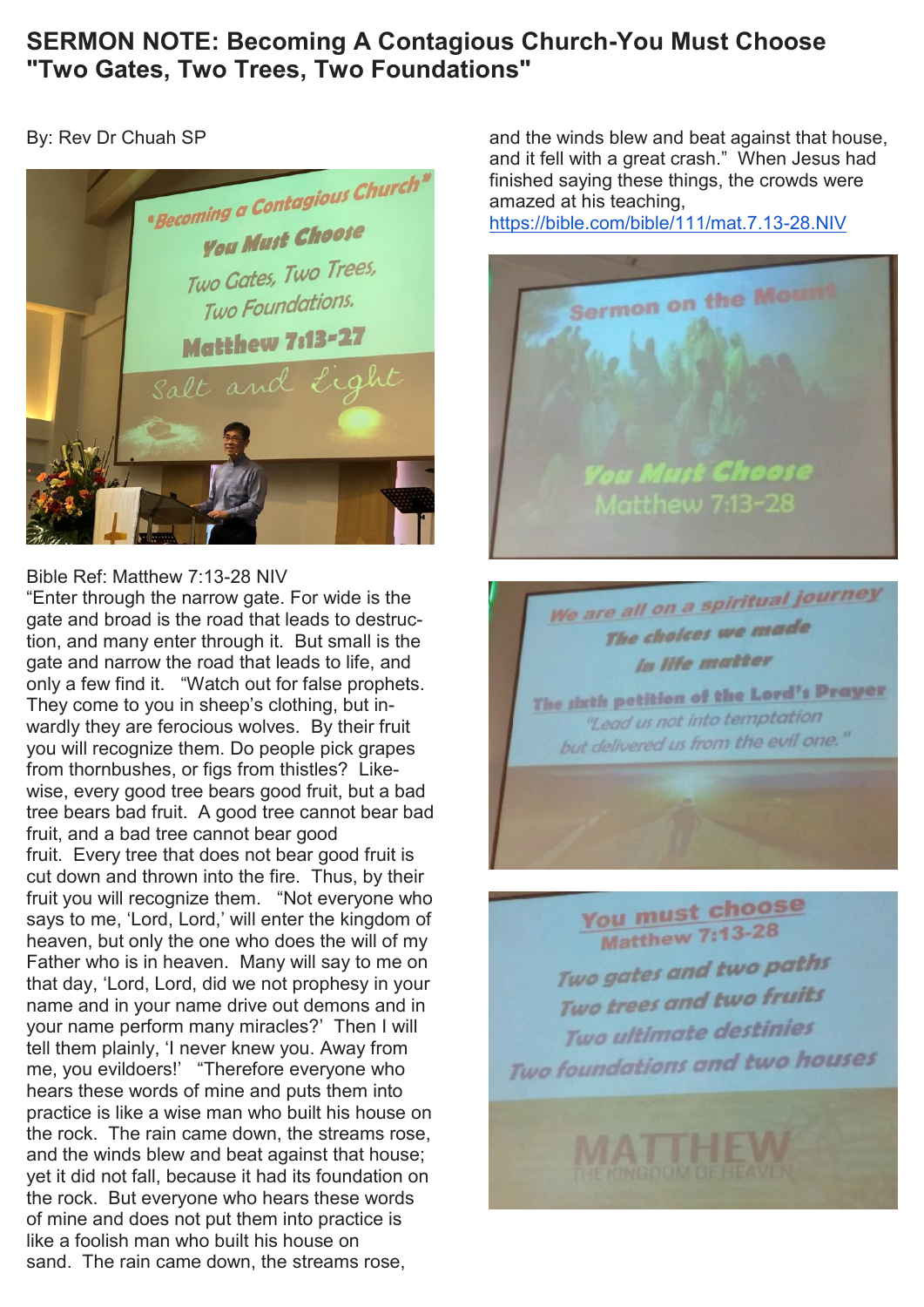Two gates and two paths <sup>13</sup> 'Enter through the narrow gate. For wide is the gate and broad is the road that leads to destruction, and many enter through it. <sup>14</sup> But small is the gate and narrow the road that leads to life, and only a few find it.



The narrow gate Unpopular, less travelled, and difficult.

**The wide gate** Popular, widely travelled, and easy.



### How do we know which gate? **Follow and Know Jesus** Jesus is the gate John 10:7, 9

<sup>#</sup> Therefore Jesus said again, 'Very truly I tell you, I am the gate for the sheep. " I am the gote; whoever enters through me will be saved. They will come in and go out, and find pasture.

## **Two trees and two fruits**

<sup>15</sup> Watch out for false prophets. They come to you in sheep's clothing, but inwardly they are ferocious wolves.<sup>16</sup> By their fruit you will recognise them. Do people pick grapes from thorn-bushes, or figs from thistles? <sup>17</sup> Likewise, every good tree bears good fruit, but a bad tree bears bad fruit. <sup>18</sup> A good tree cannot bear bad fruit, and a bad tree cannot bear good fruit.<sup>19</sup> Every tree that does not bear good fruit is cut down and thrown into the fire. <sup>20</sup> Thus, by their fruit you will recognise them.

## **True and false prophets**

<sup>15</sup> Watch out for false prophets. They come to you in sheep's clothing, but inwardly they are ferocious wolves.

You must discern who you meet on the way

## How to recognize them?

<sup>16</sup> By their fruit you will recognise them. Do people pick grapes from thorn-bushes, or figs from thistles?

<sup>17</sup> Likewise, every good tree bears good fruit, but a bad tree bears bad fruit.

**Appearance can be deceiving** 

**Look at the fruits** By their fruit you will recognise them. Listen to what they preach carefully Look at how they live and work